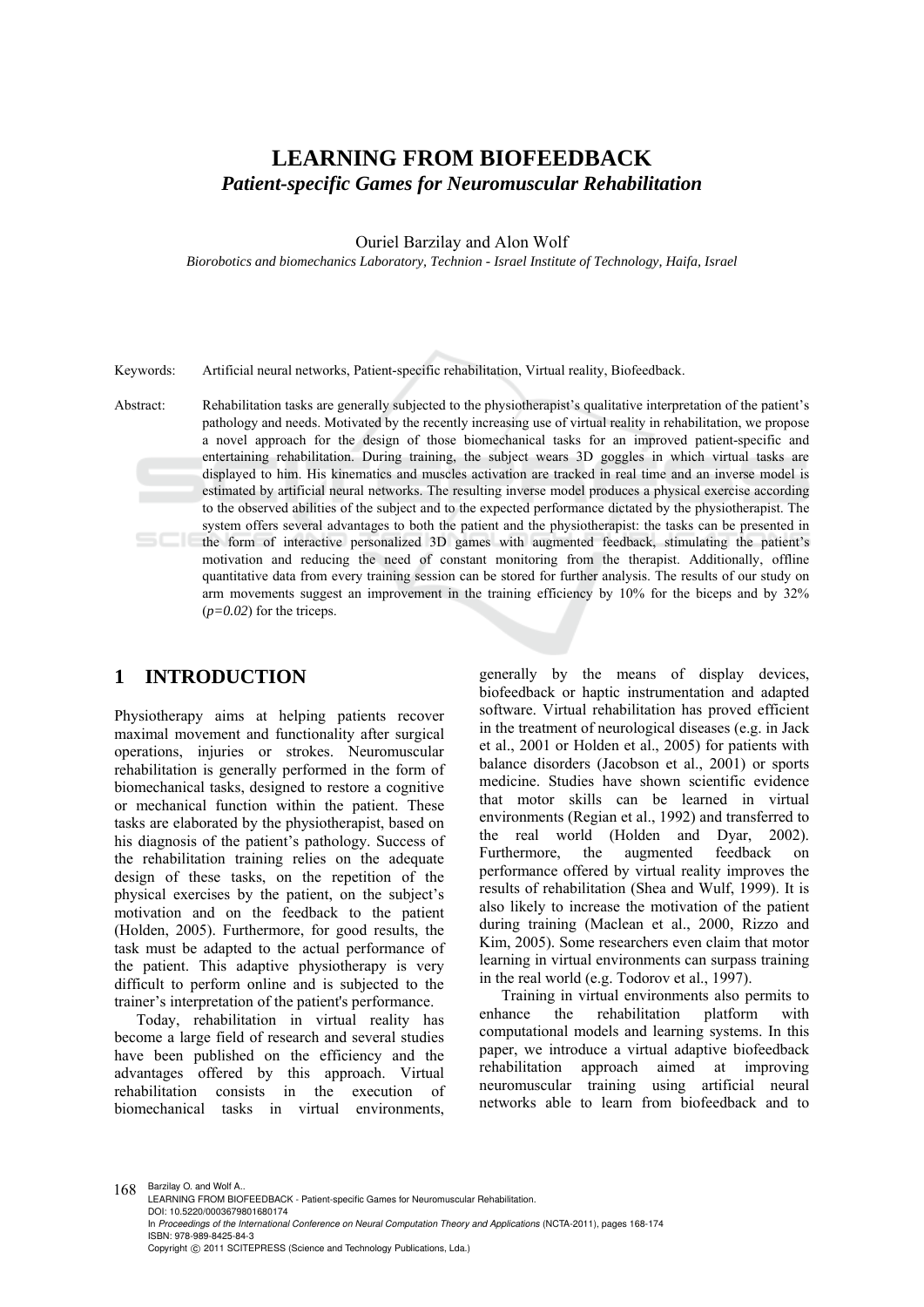produce online new patient-specific virtual physiotherapy missions. With the help of a motion capture system and electromyograms (EMG), our rehabilitation system tracks at any time the kinematics of a subject and his muscle activation. The subject is exposed, via a head mounted display unit, to virtual tasks, which he is asked to perform. After a calibration phase, a neural network is trained to respond to the subject's biofeedback information, based on the desired muscle activation and motions prescribed by the physiotherapist. Once training is complete, the network calculates a new trajectory as biomechanical exercise, subjected to the previous performance of the subject. This adaptive loop is repeated continuously, resulting in an online biofeedback-based adaptive virtual rehabilitation system.

We exploit in this study the ability of artificial neural networks to accurately model systems on which little information is available or complex systems where a computational model is preferred over an explicit model based on arbitrary assumptions and constraints. Biological systems undoubtedly are the most difficult systems to model, as they often involve several functional elements. For instance, virtual upper-limb rehabilitation not only involves motor learning and control of the subject, but also his interpretation of the virtual environment or his hand-eye coordination faculty. Our research hypothesis is that an artificial neural network can be utilized to model biological systems by defining only the input and output signals to the system. This contrasts with works aiming at building sophisticated internal models of human motor control (e.g. Kawato 1990, 1999). We validate our hypothesis on a simple case of neuromuscular rehabilitation. To the best of our knowledge, the approach presented in this paper is novel and has no antecedent in the literature. The results of this study can encourage others in this field to further explore the ability of learning systems to model human functions by the means of biofeedback instrumentation.

## **2 METHODS**

#### **2.1 Experimental Setup**

Using the Vicon™ motion capture system capabilities, we track the subject's motions in real time and continuously gather kinematic data. Markers are placed on the subject's body or on part of it (we first focused our study on the arms). During

training, the subject is immersed in a virtual environment in which he is shown floating targets (Figure 1). The subject is then asked, for instance, to follow the motions of a target with his pointing finger (*virtual ball* application). His motions are continuously recorded by the system while following the virtual missions presented to him. Moreover in order to record the subject muscular activation, we place electromyograms sensors on key muscles associated related to the motion.



Figure 1: Experimental Setup.

The user receives, in real time, augmented feedback on his performance during training. For instance in the *virtual ball* application, in which the subject must continuously get his hand as near as possible to the ball in motion, the feedback on the distance to the target is provided in several manners. On the virtual replica of the subject's hand is drawn a ball, having the same radius as the virtual ball to reach. The color of this ball changes with respect to the distance to the target, according to a pre-defined color code. The subject can also read his score rising proportionally to the distance to the target. An additional indication on the distance to the virtual ball in the horizontal plane is provided by the shadows of both balls, projected vertically onto the virtual ground. Those indicators allow the user to correct his gestures while performing the exercise. For an improved accuracy yet, when the subject is relatively close to the target, an additional feedback is given to the subject, as the volume of a musical background varies according to the distance to the target. This last estimator offers the subject the opportunity to perform fine-tuning on his hand's position. The activation of a specific muscle is also displayed as sweat drops coming out the virtual sleeve, proportionally to the produced effort.

#### **2.2 An Inverse Model of the Subject**

The subject can be seen as a model receiving a biomechanical exercise as an input and producing a performance, that may include kinematic signals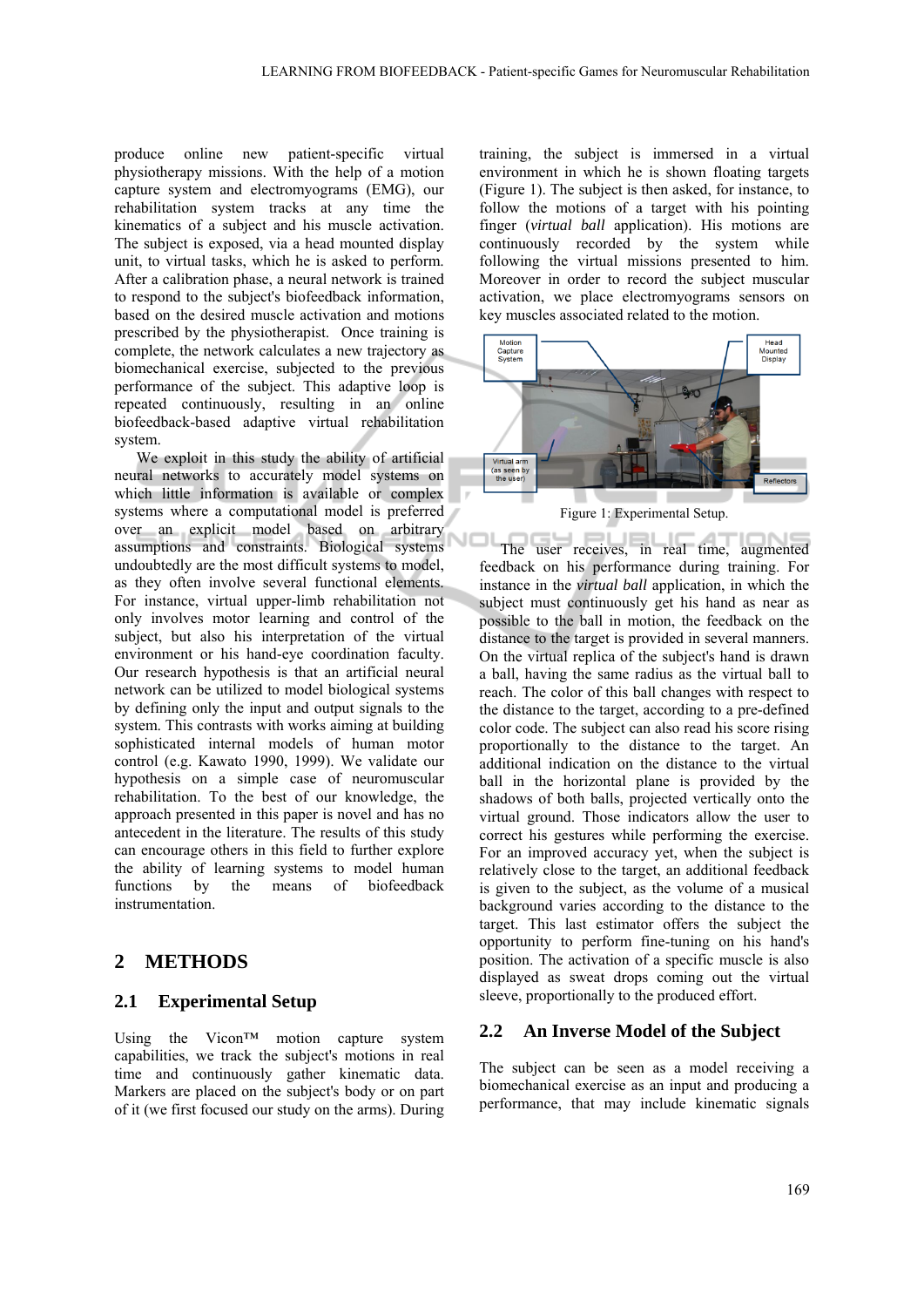(e.g. the trajectory of a limb), as well as EMG signals as an output. We wish to develop a system able to generate a patient-specific physiotherapeutic task, given the kinematic and/or muscular performance of the subject. This goal may be attained from an estimation of the inverse model of the subject, with the desired performance as the input and the exercise trajectory at the output (Figure 2).



Figure 2: Best Estimated Inverse of the Subject.

HN

### **2.3 The Learning System**

Our goal is to train an artificial neural network capable of producing a subject-specific biomechanical task, given a desired subject's performance. The definition of the subject's performance is arbitrary and may include for example kinematic, kinetic, or muscular parameters.

#### **2.3.1 Network with Kinematic Input Only**

In the first phase of our study, we tracked the kinematics of the subject's pointing finger. We use this data to train a neural network. However, we first have to determine the network architecture.

The *universal approximation theorem for neural networks* states that every continuous function that maps intervals of real numbers to an output interval of real numbers can be approximated at any level of desired accuracy by a multi-layer feed-forward neural network with a single hidden layer having a sigmoid activation function. In our case, the network is designed to map, at each instant, the desired position and velocity of a marker placed on the subject, to another spatial point and velocity corresponding to the displayed exercise. Consequently, we need a system capable of modeling the mapping from  $R^6$  to  $R^6$ . We assume the mapping to be a continuous function and use the *approximation theorem* to build a multi-layer feedforward network with one hidden layer. This network has a generic architecture for all subjects and is specific to this definition of the performance. Nonetheless, each subject will have his own tuned network.

To define the network's architecture, we start with a known exercise trajectory. The subject is presented with this task and is asked to follow the target trajectory displayed to him. Concurrently, the tracking system records his motions at given timestamps. The recorded kinematic data serves as an input set to the network, while the corresponding exercises displayed to him serve as target outputs. We use Levenberg-Marquardt error backpropagation learning method (Moré, 1977) so that the error between the actual output of the network and the target output is minimized. The network's weights are initialized according to Nguyen-Widrow's method (Nguyen & Widrow, 1990).

The network used for a single marker contains six input neurons and six output neurons: corresponding to the spatial position and velocity vectors. Next, the number of neurons in the hidden layer needs to be determined. On the one hand, this parameter affects the runtime and should therefore be minimized. On the other hand, it also influences the system's accuracy and balance between precision and efficiency must be attained. We performed a set of tuning experiments where several healthy subjects were given a cyclic trajectory as a task to follow while their motions were tracked (Figure 3).



Figure 3: Three-dimensional task and subject's performance.

The network was trained on the training set composed by the exercise and the average performance over the number of cycles. We used three criteria to evaluate the network's performance for each subject and exercise: the output error, the positional output error and the average of the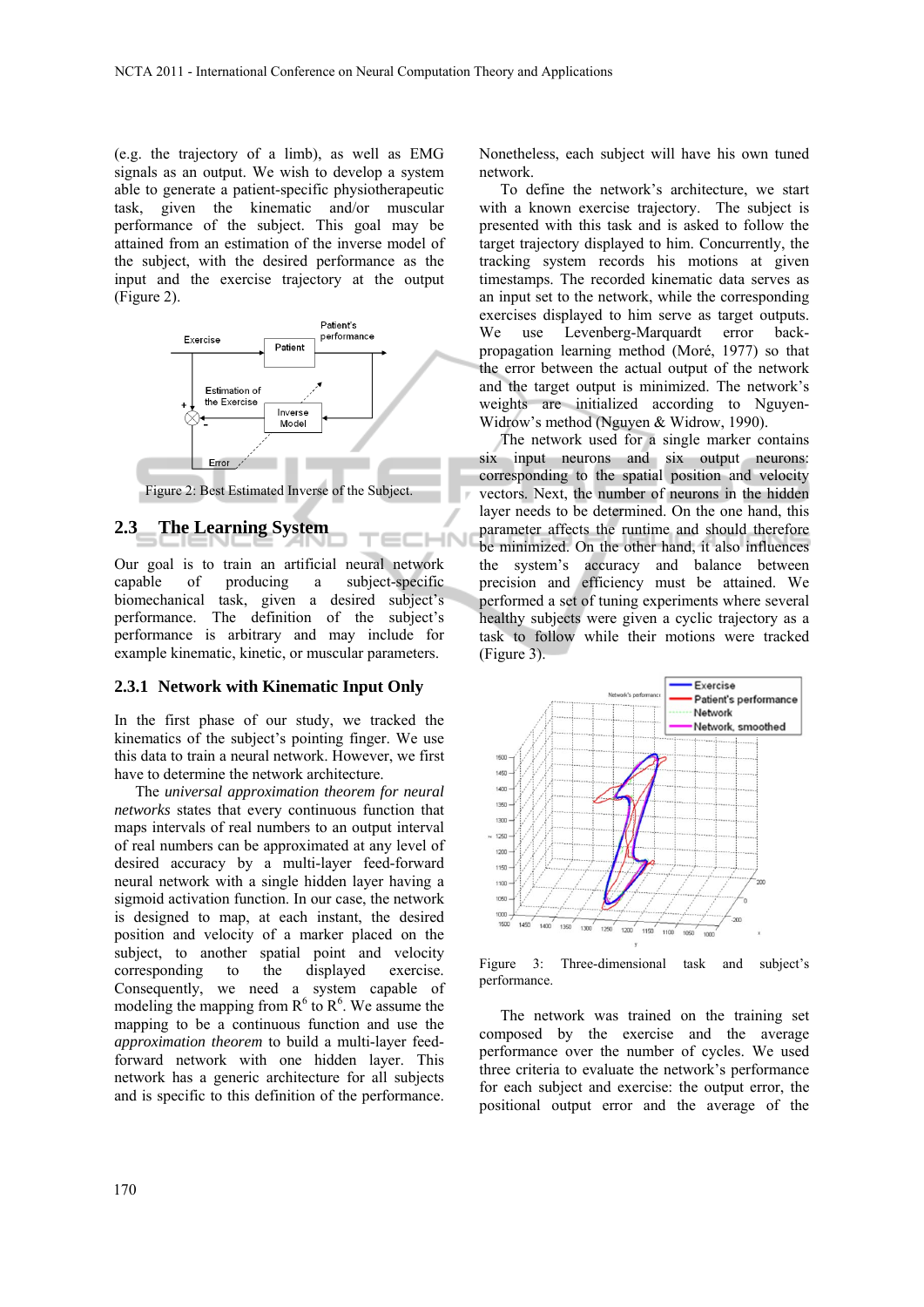positional output errors over each of the ten different cycles performed by the subject. The average of the output errors reflected the network's ability to extrapolate its results on samples that were not directly included in the training set. After iteratively testing different sigmoid activation functions for the hidden layer of the network, numbers of epochs and numbers of hidden neurons, the final configuration of the network was determined.

The resulting network comprised seven hidden neurons with the hyperbolic tangent as activation function and the number of epochs was set to 50. The reader is referred to previous publication (Barzilay and Wolf, 2009) for a detailed explanation on the setting of the network's architecture.

#### **2.3.2 Network with Kinematic and EMG signals as Input**

In the second step of this research, we added the patient's biceps and triceps EMG signals to the input of the network, such that the new exercise would be designed with respect to the information on the muscles of the subject as well as the knowledge on the kinematic data of his limb.

The data provided by the electromyograms contain useful information that can be deciphered by signal processing. There are numerous ways described in the literature to extract this information from the EMG signal, including analysis in time or frequency domains. We use the workflow described in Hodges and Bui (1996) to compute the linear envelope of the signal by processing it in the time domain. The processed signal is needed at every instant in our application and the processing time has to be minimized, all the more since several signals are needed simultaneously. We accelerated this operation by using the processed signals from the precedent instant and reduced the processing time by approximately 96% (Barzilay and Wolf, 2011). This fast implementation allows providing the subject with continuous visual feedback on his own muscular performance during the training.

The same parameters that were described in section 2.3.1 are used to evaluate the network, but now in addition to the 3D curve, the desired EMG performance specific to that trajectory should also be designed. We therefore determined a few desired cyclic trajectories for the limb of the subject and recorded the EMG performances of a dozen of healthy subjects. The average of this set of data is then used as the desired EMG performance over a specific trajectory, and fed as input to the neural network together with the trajectory of the desired

kinematic performance.

The number of neurons in the hidden layer has been set to 17, according to the evaluation criteria which were previously used.

#### **2.3.3 System Evaluation**

The first network, described in section 2.3.1, considers only the endpoint kinematics of the subject and has obviously less physiotherapeutic interest than the network involving the subject's muscular performance (section 2.3.2). Nevertheless, the optimistic results (section 3.1 and Barzilay and Wolf, 2009) suggested evidence of the feasibility of modeling human motor control with neural networks and brought us to expand the subject model to include muscular performance as well.

From a therapeutic perspective, the muscles activation of the patient is more significant than his ability to accurately reproduce specific trajectories. For that reason, we focus our efforts on minimizing the error in the EMG performance, whereas the kinematics error is considered more moderately. Although the EMG signals are calibrated from measurement of the maximal voluntary contraction prior to the training, the signals' amplitudes tend to differ between different subjects. Furthermore, we focus on the rhythmical patterns of the muscles more than on the activation intensity. To do that, we consider the error between the desired and actual EMG performance in the frequency domain.

For the evaluation of the adaptive system, we thus consider the root mean squared deviation, in the frequency domain, between the desired EMG performance and the smoothed EMG performance of the subject. Each participant  $(n = 16)$  performed motor training on two exercises: the patient-specific exercise produced by the trained neural network (*adapted training*), and a general exercise having for trajectory the desired kinematic performance. The latter resembles a standard physiotherapeutic session where the physiotherapist demonstrates to the patient, for example with his hand, the desired gesture to reproduce (*conventional training*). The primary criterion for the system evaluation was defined as the ratio of the errors obtained in the performances in both cases.

# **3 RESULTS**

#### **3.1 Network with Kinematic Input**

The exercise trajectory, designed by the network,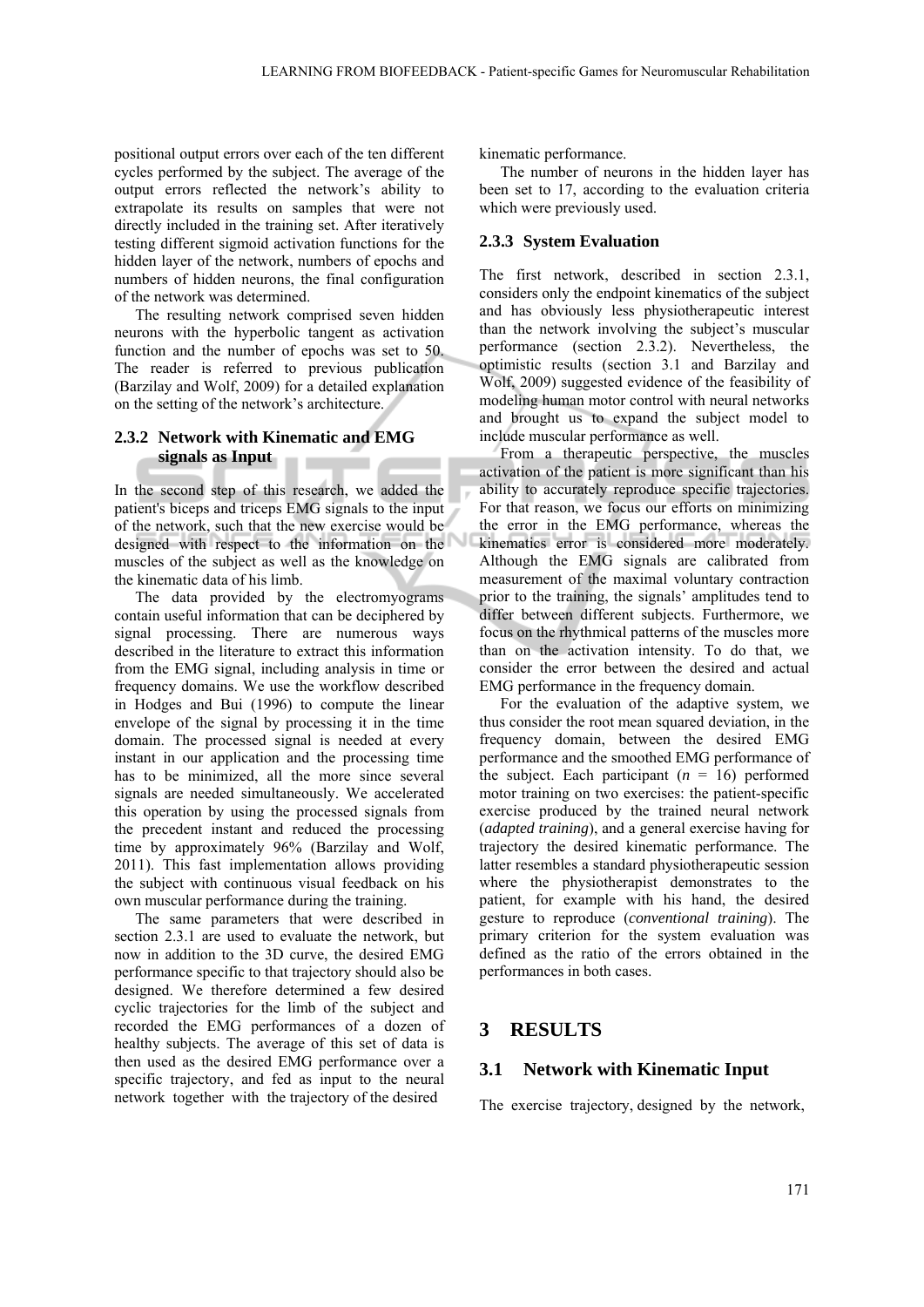deviates by 15 millimeters per point in average from the exact trajectory. This average deviation is reduced to 3-5 millimeters per point when a smoothing filter is applied to the trajectory produced by the network. The network succeeds by such to estimate the inverse model of the subject.

In Figure 3, one can see that, due to the relative location between the planar target and the subject's eye, the task (in blue) can be perceived as a projection on a plane normal to the subject's line of sight. Nevertheless, the neural network system learned and corrected the projection, although far from being a linear phenomenon.



Figure 4: The exercise projection: side (left) and front (right) views.

Once trained, the network is capable of generating a patient-specific exercise, given a desired patient performance. The inverse model of the patient can be evaluated by comparing the measured performance of the subject with respect to desired one. Given in figure 5 are the desired performance, the patient-specific exercise created by the network, and the performance of the subject on this adapted task.



Figure 5: Desired Vs. actual performance: front (left) and side (right) views.

Let us recall that, during rehabilitation session, the subject does not see the whole exercise trajectory, but only the virtual ball, in motion along that trajectory. Moreover, he is not exposed to the desired trajectory. In the depicted case, the average distance between the subject's performed trajectory and the desired performance was approximately equal to the average distance between the hand

trajectory and the trajectory of the displayed exercise. However, in several sections of the task, the subject's trajectory was noticeably closer to the desired trajectory than to the virtual ball, as can be observed on the left side of the side view in Figure 5. It is also notable that, in this section, the network was able to predict that, in order to cause the subject's hand to follow the desired trajectory (in black), the virtual ball had to be displayed a bit farther along the *y* axis (farther from the subject). This observation suggests that the model created by the network was able to detect some of the subject's behavioral patterns. This phenomenon was observed in several sessions and for different subjects. It is also notable, in Figure 5, that the system's prediction was effected twice on the same portion of the exercise trajectory, while the subject's hand had different velocities.

## **3.2 Network with Kinematic and EMG Signals as Input**

Figure 6 demonstrates the capability of the network to adapt itself to the muscular information recorded from the electromyograms. Patterns characteristic to the desired signal appear within the performance of the subject on the exercise designed by the system. Frequency-domain analysis shows how close the spectra of the desired and the actual performance signals are. We found that in many cases the subject obtained a better performance on the networkdesigned exercise than if he is directly shown the desired trajectory of his limb as an exercise (Figure 6).



Figure 6: EMG performance: time (left) and frequency (right) domains.

The deviations from the desired EMG performance in the frequency domain for the adapted and conventional training are presented in Table 1. These results are summarized in Table 2.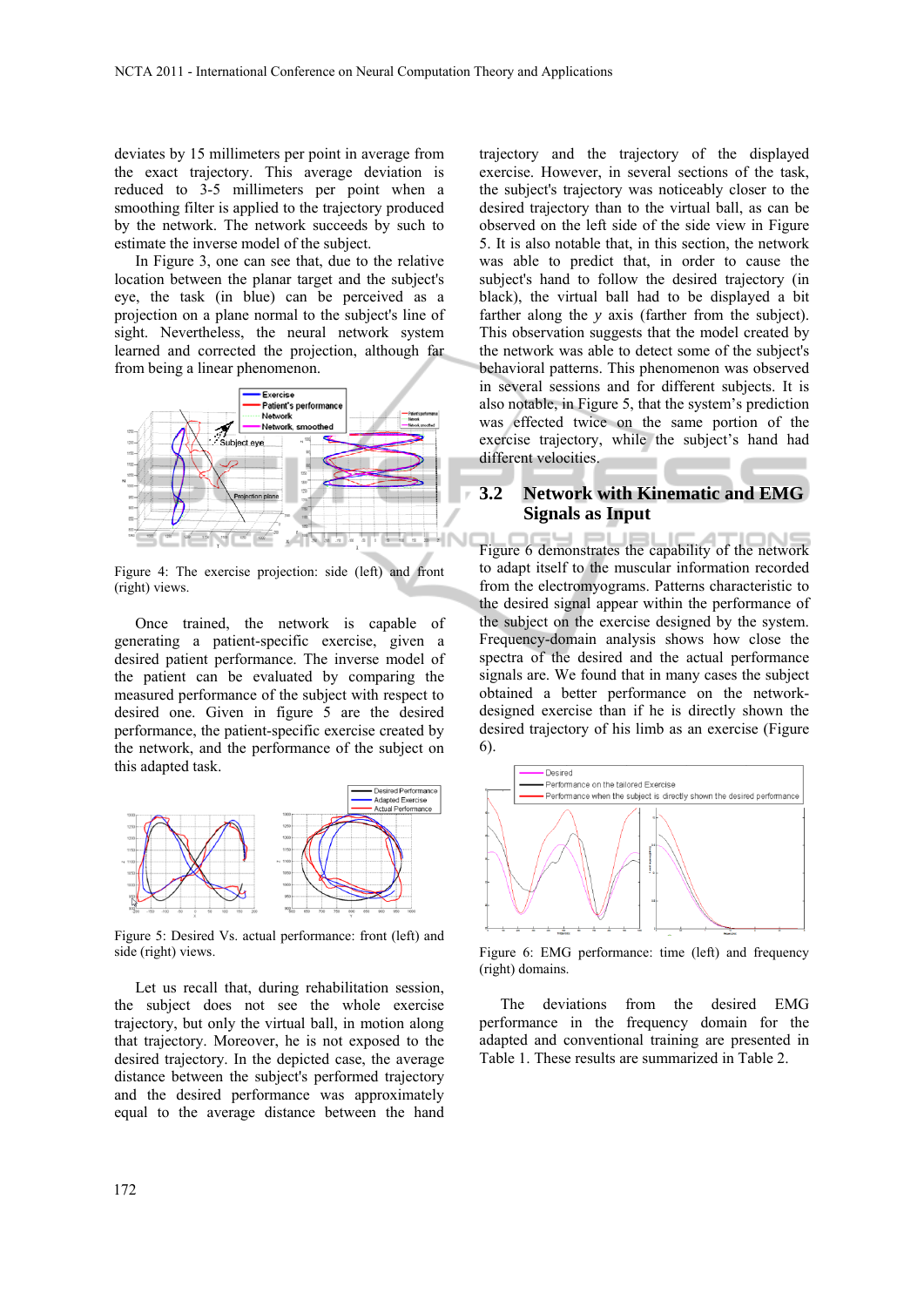| <b>Suhject</b> | <b>Adapted Training</b> |                | Conventional<br><b>Training</b> |       | <b>Error Ratio</b> |      |  |
|----------------|-------------------------|----------------|---------------------------------|-------|--------------------|------|--|
|                | <b>Biceps</b>           | <b>Triceps</b> | Bi.                             | Tri.  | Bi.                | Tri. |  |
| #1             | 53.13                   | 66.56          | 73.84                           | 77.13 | 1.39               | 1.16 |  |
| #2             | 36.25                   | 85.10          | 76.95                           | 79.76 | 2.12               | 0.94 |  |
| #3             | 59.49                   | 32.24          | 78.75                           | 58.90 | 1.32               | 1.83 |  |
| #4             | 85.00                   | 85.64          | 40.44                           | 92.74 | 0.48               | 1.08 |  |
| #5             | 88.92                   | 60.19          | 67.09                           | 83.63 | 0.75               | 1.39 |  |
| #6             | 63.85                   | 97.61          | 56.58                           | 84.20 | 0.89               | 0.86 |  |
| #7             | 92.61                   | 94.98          | 62.03                           | 89.72 | 0.67               | 0.94 |  |
| #8             | 62.94                   | 39.51          | 18.53                           | 68.19 | 0.29               | 1.73 |  |
| #9             | 72.05                   | 59.18          | 81.32                           | 88.28 | 1.13               | 1.49 |  |
| #10            | 74.67                   | 42.19          | 148.20                          | 58.98 | 1.98               | 1.40 |  |
| #11            | 72.05                   | 59.18          | 81.32                           | 88.28 | 1.13               | 1.49 |  |
| #12            | 65.00                   | 29.28          | 74.27                           | 86.06 | 1.14               | 2.94 |  |
| #13            | 92.78                   | 64.54          | 103.48                          | 48.57 | 1.12               | 0.75 |  |
| #14            | 56.12                   | 55.39          | 71.95                           | 69.94 | 1.28               | 1.26 |  |
| #15            | 73.25                   | 47.07          | 54.98                           | 52.16 | 0.75               | 1.11 |  |
| #16            | 44.71                   | 93.98          | 54.85                           | 72.04 | 1.23               | 0.77 |  |

Table 1: Adapted and conventional training comparison.

Table 2: Adapted and conventional training comparison -Summary.

|           | <b>Adapted Training</b> |         |       | <b>Conventional</b><br><b>Training</b> | <b>Error Ratio</b> |      |  |
|-----------|-------------------------|---------|-------|----------------------------------------|--------------------|------|--|
|           | <b>Biceps</b>           | Triceps | Bi.   | Tri.                                   | Bi.                | Tri. |  |
| Average   | 68.30                   | 63.29   | 71.54 | 74.91                                  | 1.10               | 1.32 |  |
| Std. Dev. | 16.50                   | 22.53   | 28.10 | 14.16                                  | 0.48               | 0.54 |  |

Most subjects  $(n = 14, 87.5%)$  benefitted from our system for at least one of the muscles, and almost half of them improved the accuracy of their muscular performance for both biceps and triceps (*n*  $= 7, 43.75\%$ ). In summary, the results indicate that the average muscular performance of the subjects is closer to the desired performance when the exercise is generated by the system, rather than set as the desired kinematic performance like in conventional physiotherapy. This is indicated by a 10% increase for the biceps performance and by 32% for the triceps performance.

A one-tailed Student T-test shows that the improvement in the triceps performance is attained with statistical significance ( $p = 0.02$ ). However, the improvement in the biceps performance is lesser in magnitude and in statistical significance (*p = 0.34* and  $p = 0.09$  with omission of two subjects). We believe that this is due to the fact that the physical exercise stimulated by the system involves the biceps in a smaller measure than the triceps or the

shoulder muscles.

# **4 DISCUSSION**

We introduce, in this study, a platform for motor and cognitive rehabilitation, able to model the subject's kinematics and to generate a subject-specific physiotherapeutic exercise. The system requires no prior knowledge on the patient, nor any model of his motor control or trajectory planning. It only involves the desired performance dictated by the physiotherapist and a training reference set, recorded in situ from the patient's performance prior to rehabilitation. To date, and to the best of our knowledge, no study combining virtual reality rehabilitation and learning algorithms for patientspecific training has been reported.

The developed system offers several opportunities to both the physiotherapist and the patient. The virtual tasks can be designed as interactive games and stimulate the motivation of the patient during rehabilitation. We have developed several applications where the subjects are enjoined to pop bubbles, stop soccer balls, or whack objects with their hands in a controlled way. Most of the participants expressed their enthusiasm after having performed motor training in our virtual applications.

In every session, all the kinematic and EMG data are stored and may be further analyzed offline by the physiotherapist. Furthermore, the system proved to emphasize some kinematic and muscular patterns in motor training, and may contribute to a better diagnosis of the subject. This system may find its application in patients after stroke, with cerebral palsy, dyslexia or other developmental coordination disorders.

At this time, we have tested the system on healthy subjects only, choosing to generalize and validate it before testing it on pathological subjects. The success of the system in learning some of the subject's behavioral patterns leads us to expect good results in the modeling of motor patterns in patients with pronounced pathology. Besides clinical trials, we would like to expand the system to combine more markers and EMG sensors, and other biometric sensors.

Besides physiotherapy, this system could prove useful in sportive performance enhancement, in the development of new types of human-machine interfaces, in entertainment, and in the training of any kind of motor skills.

While a description of the *subject model*, including his motor control and trajectory planning,